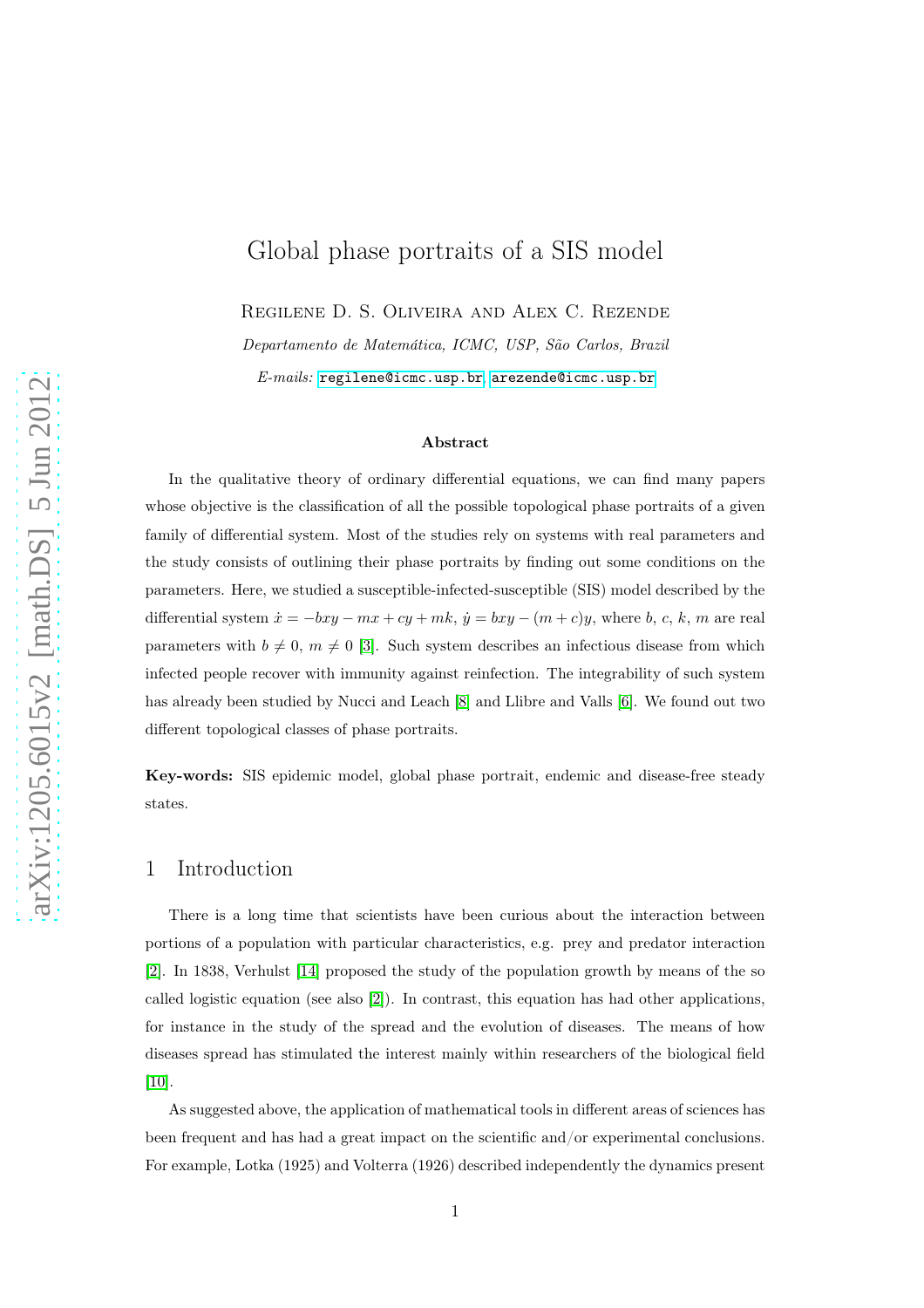in biological interactions between two species using ordinary differential equations (ODE). Their model is now known as the Lotka-Volterra equations and they are the most studied equations in the qualitative theory of ODE (see [\[2,](#page-10-1) [9\]](#page-11-4) for more details).

Another approach of the ODE is their application in the study of infectious diseases. According to Levin [\[5\]](#page-10-2), this study represents one of the oldest and richest areas in mathematical biology. Besides, continuous models composed by ODE have formed a large part of the traditional mathematical epidemiology literature, mainly because mathematicians have been attracted by applying the ODE's tools, such as their qualitative theory, to the study of infectious diseases in the attempt of using mathematics to contribute positively to the science field and because the mathematical models become indispensable to inform decision-making.

Particularly, we consider the system of first-order ODE

<span id="page-1-0"></span>
$$
\begin{array}{rcl}\n\dot{x} & = & -bxy - mx + cy + mk, \\
\dot{y} & = & bxy - (m + c)y,\n\end{array} \tag{1}
$$

where  $x$  and  $y$  represent, respectively, the portion of the population that has been susceptible to the infection and those who have already been infected. System [\(1\)](#page-1-0) is a particular case of the class of classical systems known as susceptible-infected-susceptible (SIS) models, introduced by Kermack and McKendrick [\[4\]](#page-10-3) and studied by Brauer [\[3\]](#page-10-0), who has assumed that recovery from the nonfatal infective disease does not yield immunity. In system  $(1)$ , k is the population size (susceptible people plus infected ones),  $mk$  is the constant number of births,  $m$  is the proportional death rate,  $b$  is the infectivity coefficient of the typical Lotka-Volterra interaction term and  $c$  is the recovery coefficient. As system  $(1)$  is assumed to be nonfatal, the standard term removing dead infected people  $-ay$  in [\[3\]](#page-10-0) is omitted. As usual in the literature, all the critical points of system [\(1\)](#page-1-0) will henceforth be called (endemic) steady states (e.g. see [\[13\]](#page-11-5)). In the rest of the paper we will study the phase portraits of the differential system [\(1\)](#page-1-0) with  $bm \neq 0$ . Note that if  $b = 0$ , then system (1) becomes linear, and if  $m = 0$ , then system [\(1\)](#page-1-0) satisfies that  $\dot{x} + \dot{y} = 0$ . These last two cases are trivial and non interesting from a biological point of view.

Much has been studied on SIS models. The great part of the studies present only local stability results for which many mathematical tools are available. In contrast, global studies of these models are very limited due to the lack of applicable theories. The main mathematical tool which has been used for this purpose is the Lyapunov function. The principal limitation is that such functions are not the same for all types of systems (see [\[11,](#page-11-6) [12\]](#page-11-7) and references there listed for further details).

Besides the stability of SIS models, their integrability has also been studied. For example, Nucci and Leach [\[8\]](#page-11-0) have demonstrated that [\(1\)](#page-1-0) is integrable using the Painlevé test. Later,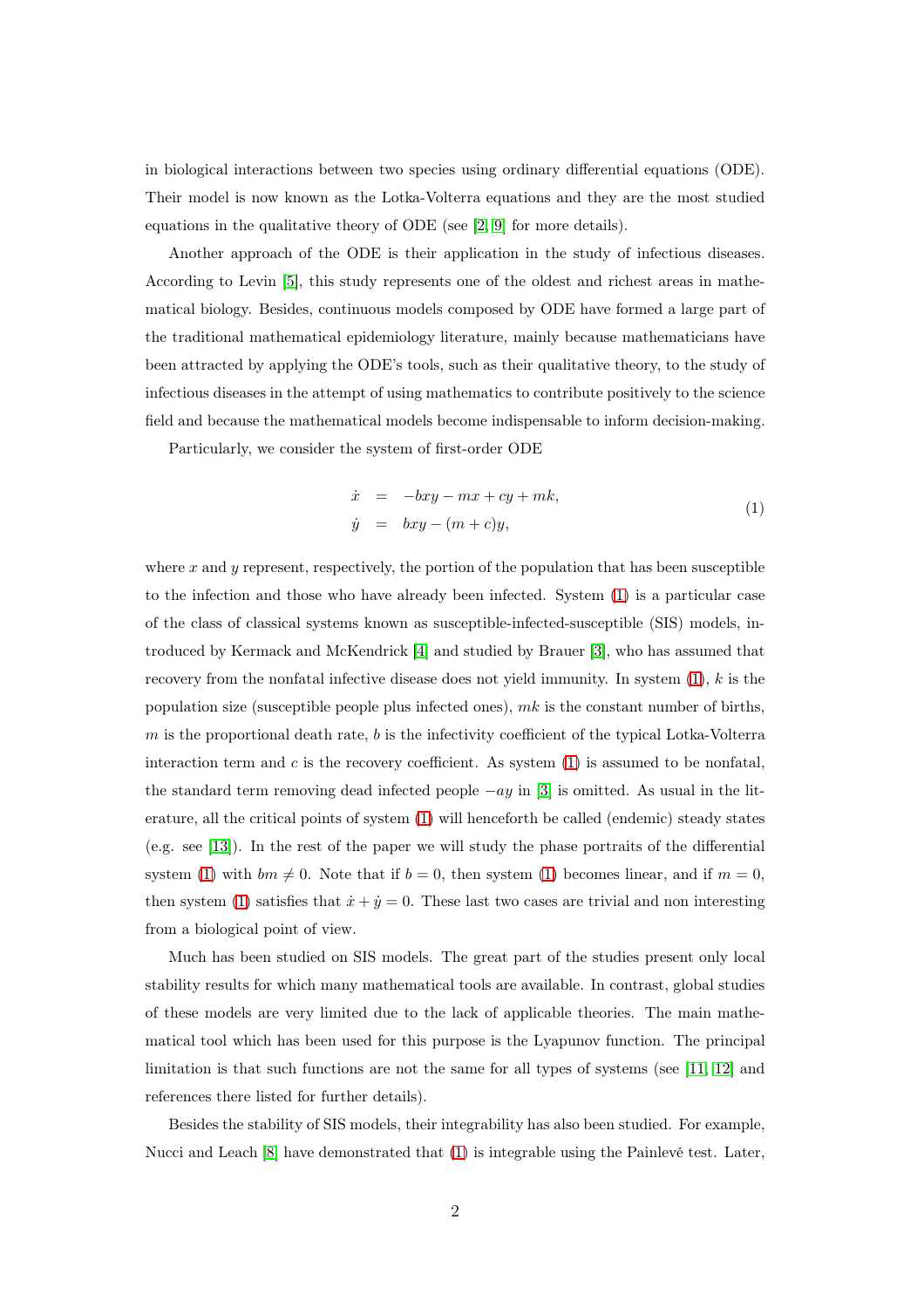Llibre and Valls [\[6\]](#page-11-1) have proved that system [\(1\)](#page-1-0) is Darboux integrable, and they have shown the explicit expression of its first integral and all its invariant algebraic curves.

Alternatively, the attempt of outlining the global phase portraits of ODE systems is a possible way to determine their global behavior.

<span id="page-2-2"></span>Here, the purpose was to classify all the topological classes of the global phase portraits of system [\(1\)](#page-1-0) using some information in [\[6\]](#page-11-1).

The main result in this paper is the following:

Theorem 1.1. The phase portrait on the Poincaré disc of system [\(1\)](#page-1-0) is topologically equivalent to one of the two phase portraits shown in Figure [1,](#page-2-0) modulo reversibility.



<span id="page-2-0"></span>Figure 1: Phase portraits in the Poincaré disc of system [\(1\)](#page-1-0)

The paper is organized as follows. Basic definitions and stated results about singular points on the plane and their classification are given in Section [2.](#page-2-1) The reader who is familiar to these concepts can skip this section with no worries of missing new information. In Section [3,](#page-6-0) the local analysis of the finite and infinite singular points of system [\(1\)](#page-1-0) is done, and so is the existence of at least three invariant straight lines for such system. Section [4](#page-9-0) collects all the information provided in the previous sections and proves Theorem [1.1.](#page-2-2) Finally, Section [5](#page-9-1) concludes and discusses the results from the biological point of view.

# <span id="page-2-1"></span>2 Basic results

In this section, we introduce some definitions and stated theorems which shall be used in the next section for the analysis of the local phase portraits of finite and infinite singularities of system [\(1\)](#page-1-0).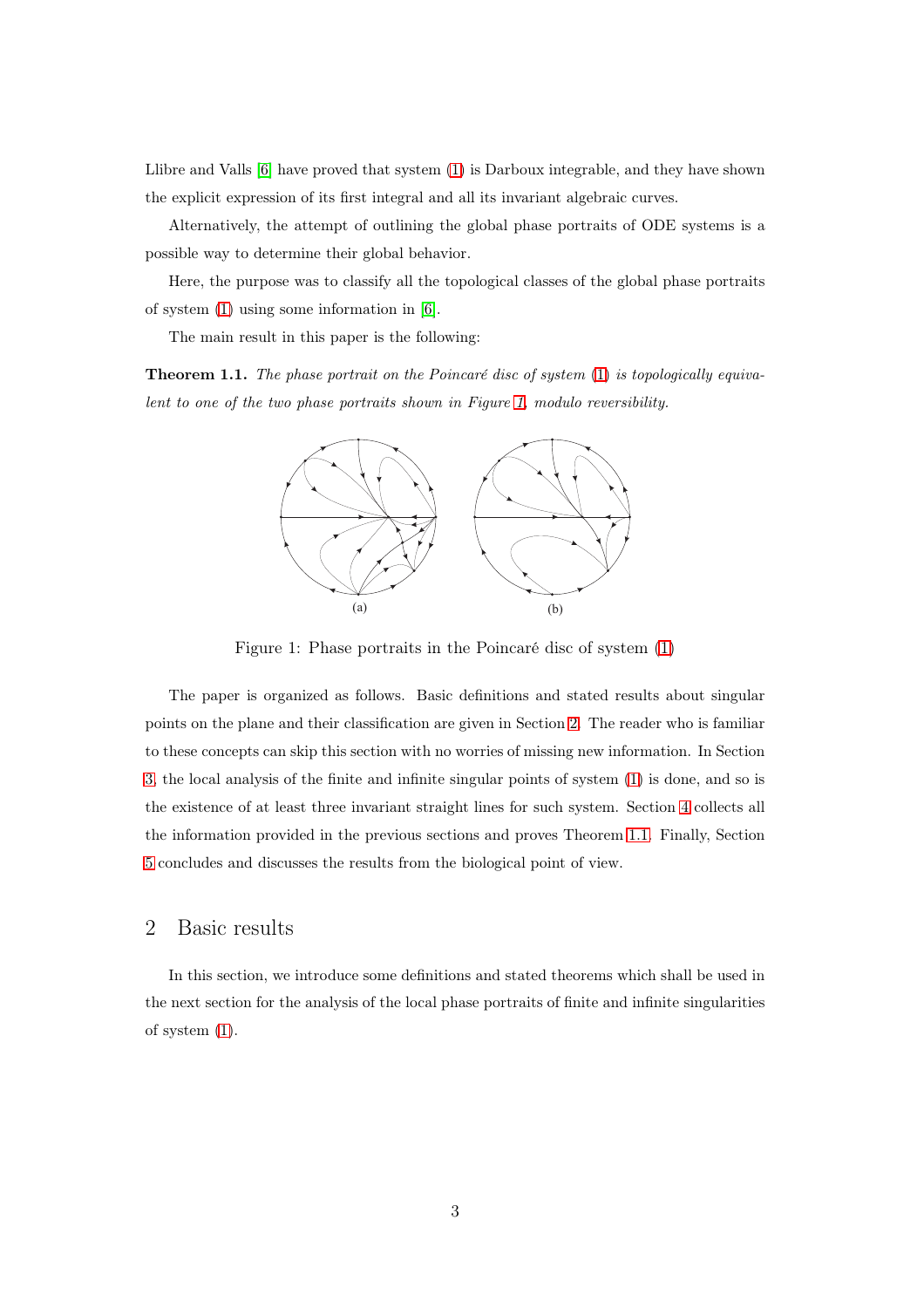#### 2.1 Singular points

We denote by  $X(x, y) = (P(x, y), Q(x, y))$  a vector field in  $\mathbb{R}^2$ , associated to the system

<span id="page-3-0"></span>
$$
\begin{array}{rcl}\n\dot{x} & = & P(x, y), \\
\dot{y} & = & Q(x, y),\n\end{array} \tag{2}
$$

where P and Q are real polynomials in the variables x and y of degree at most  $n \in \mathbb{N}$ . We recall that the degree n is defined by the maximum of  $deg(P)$  and  $deg(Q)$ . We denote by  $P_n(\mathbb{R}^2)$  the set of all polynomial vector fields on  $\mathbb{R}^2$  of the form [\(2\)](#page-3-0).

Definition 2.1. A point  $p \in \mathbb{R}^2$  is said to be a singular point, or a singularity, of the vector field  $X = (P, Q)$ , if  $P(p) = Q(p) = 0$ .

We denote by  $P_x$  the partial derivative of P with respect to x. Suppose that  $p \in \mathbb{R}^2$  is a singular point of X and that  $P$  and  $Q$  are analytic functions in a neighborhood of  $p$ . Let  $\delta = P_x(p)Q_y(p) - P_y(p)Q_x(p)$  and  $\tau = P_x(p) + Q_y(p)$ .

**Definition 2.2.** The singular point p is said to be **non-degenerate** if  $\delta \neq 0$ .

As a consequence, p is an isolated singular point. Furthermore, p is a saddle if  $\delta < 0$ , a node if  $\tau^2 - 4\delta > 0$  (stable if  $\tau < 0$ , unstable if  $\tau > 0$ ), a focus if  $\tau^2 - 4\delta < 0$  (stable if  $\tau < 0$ , unstable if  $\tau > 0$ , and either a weak focus or a center if  $\tau = 0$  and  $\delta > 0$  [\[7\]](#page-11-8).

Definition 2.3. The singular point p is said to be hyperbolic if the two eigenvalues of the Jacobian matrix  $JX(p)$  have nonzero real part.

Hence, the hyperbolic singularities are the non-degenerate ones, except the weak foci and the centers.

**Definition 2.4.** The degenerate singular point p (i.e.  $\delta = 0$ ), with  $\tau \neq 0$ , is called semihyperbolic.

Again  $p$  is isolated in the set of all singular points. Specifically, the next theorem summarizes the results on semi-hyperbolic singularities that shall be used later. For more details, see Theorem 2.19 of [\[7\]](#page-11-8).

<span id="page-3-2"></span>**Theorem 2.5.** Let  $(0, 0)$  be an isolated singular point of the vector field X given by

<span id="page-3-1"></span>
$$
\dot{x} = A(x, y), \n\dot{y} = \lambda y + B(x, y),
$$
\n(3)

where A and B are analytic in a neighborhood of the origin starting with at least degree 2 in the variables x and y. Let  $y = f(x)$  be the solution of the equation  $\lambda y + B(x, y) = 0$  in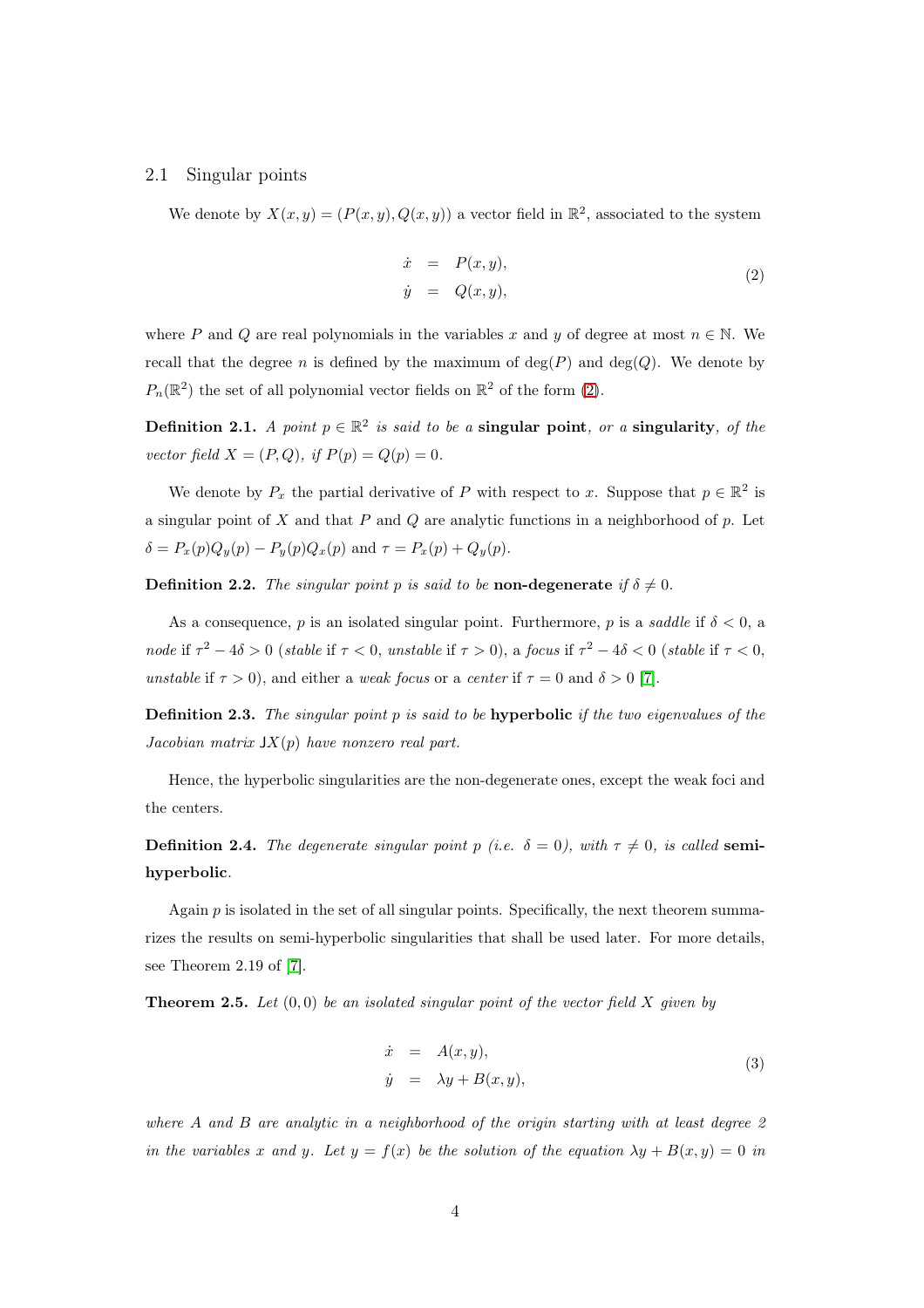a neighborhood of the point  $(0, 0)$ , and suppose that the function  $q(x) = A(x, f(x))$  has the expression  $g(x) = ax^{\alpha} + o(x^{\alpha})$ , where  $\alpha \geq 2$  and  $a \neq 0$ . So, when  $\alpha$  is odd, then  $(0,0)$  is either an unstable node, or a saddle, depending if  $a > 0$ , or  $a < 0$ , respectively. In the case of the saddle, the separatrices are tangent to the x-axis. If  $\alpha$  is even, the  $(0,0)$  is a saddle-node, i.e. the singular point is formed by the union of two hyperbolic sectors with one parabolic sector. The stable separatrix is tangent to the positive (respectively, negative) x-axis at  $(0,0)$ according to  $a < 0$  (respectively,  $a > 0$ ). The two unstable separatrices are tangent to the  $y$ -axis at  $(0, 0)$ .

Definition 2.6. The singular points which are non-degenerate or semi-hyperbolic are called elementary.

Finally, we present two other concepts that shall be used in the next sections.

**Definition 2.7.** A function  $H: U \subset \mathbb{R}^2 \to \mathbb{R}$  of class  $C^1$  is called a first integral of system [\(2\)](#page-3-0) if U is an open and dense subset of  $\mathbb{R}^2$  and H is constant over the solutions of system  $(2)$  contained in U, i.e.

$$
P\frac{\partial H}{\partial x} + Q\frac{\partial H}{\partial y} = 0,
$$

<span id="page-4-0"></span>on the points of  $U$ . If such  $H$  exists, then we say system  $(2)$  is integrable.

**Definition 2.8.** Let  $\mathbb{C}[x, y]$  denotes the ring of complex polynomials in the variables x and y. The polynomial  $f(x, y) \in \mathbb{C}[x, y] \setminus \mathbb{C}$  is **invariant** under system [\(2\)](#page-3-0) if

$$
P\frac{\partial f}{\partial x} + Q\frac{\partial f}{\partial y} = Kf,
$$

for some  $K \in \mathbb{C}[x, y]$  called the **cofactor** of f.

We say the algebraic curve  $f(x, y) = 0$  is invariant, if  $f(x, y)$  is invariant under system [\(2\)](#page-3-0).

#### 2.2 Poincaré compactification

Let  $X \in P_n(\mathbb{R}^2)$  be a planar polynomial vector field of degree n. The *Poincaré compacti*fied vector field  $\pi(X)$  corresponding to X is an analytic vector field induced on  $\mathbb{S}^2$  as follows (for more details, see [\[7\]](#page-11-8)).

Let  $\mathbb{S}^2 = \{y = (y_1, y_2, y_3) \in \mathbb{R}^3$ ;  $y_1^2 + y_2^2 + y_3^2 = 1\}$  and  $T_y \mathbb{S}^2$  be the tangent plane to  $\mathbb{S}^2$  at point y. Identify  $\mathbb{R}^2$  with  $T_{(0,0,1)}\mathbb{S}^2$  and consider the central projection  $f: T_{(0,0,1)}\mathbb{S}^2 \to \mathbb{S}^2$ . This map defines two copies of X on  $\mathbb{S}^2$ , one in the northern hemisphere and the other in the southern hemisphere. Denote by X' the vector field  $Df \circ X$  defined on  $\mathbb{S}^2$  except on its equador  $\mathbb{S}^1 = \{y \in \mathbb{S}^2; y_3 = 0\}$ . Then,  $\mathbb{S}^1$  is identified to the infinity of  $\mathbb{R}^2$ .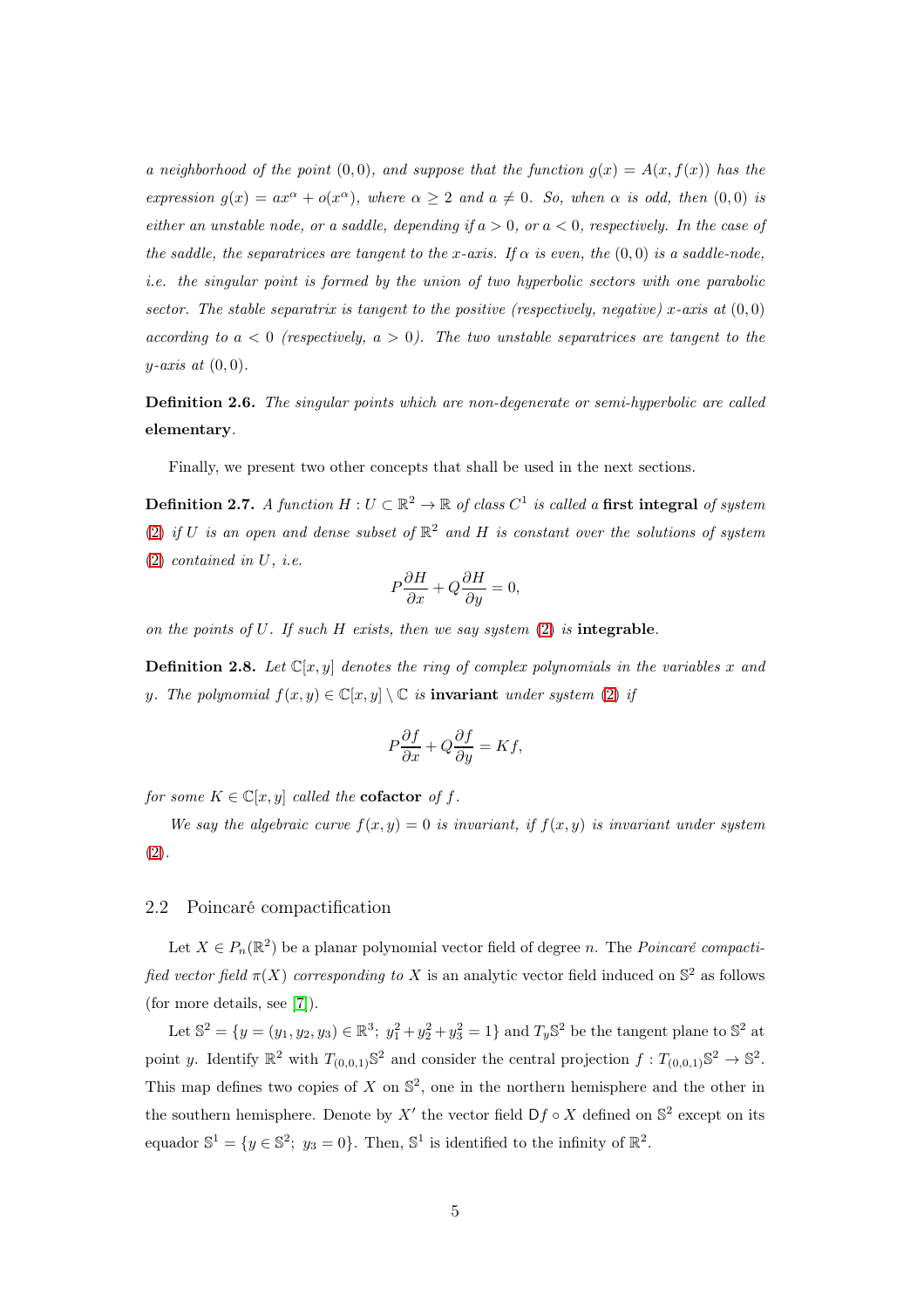In order to extend X' to a vector field on  $\mathbb{S}^2$ , including  $\mathbb{S}^1$ , X should satisfy suitable conditions. In the case that  $X \in P_n(\mathbb{R}^2)$ ,  $\pi(X)$  is the only analytic extension of  $y_3^{n-1}X'$ to  $\mathbb{S}^2$ . On  $\mathbb{S}^2 \setminus \mathbb{S}^1$  there exist two symmetric copies of X, and knowing the behavior of  $\pi(X)$  around  $\mathbb{S}^1$ , one can conclude the behavior of X in a neighborhood of the infinity. The Poincaré compactification has the property that  $\mathbb{S}^1$  is invariant under the flow of  $\pi(X)$ . The projection of the closed northern hemisphere of  $\mathbb{S}^2$  on  $y_3 = 0$  under  $(y_1, y_2, y_3) \mapsto (y_1, y_2)$  is called the *Poincaré disc*, and it is denoted by  $\mathbb{D}^2$ .

Definition 2.9. Two polynomial vector fields X and Y on  $\mathbb{R}^2$  are topologically equivalent if there exists a homeomorphism on  $\mathbb{S}^2$  preserving the infinity  $\mathbb{S}^1$  carrying orbits of the flow induced by  $\pi(X)$  into orbits of the flow induced by  $\pi(Y)$ .

As  $\mathbb{S}^2$  is a differentiable manifold, for computing the expression for  $\pi(X)$ , consider six local charts  $U_i = \{y \in \mathbb{S}^2; y_i > 0\}$  and  $V_i = \{y \in \mathbb{S}^2; y_i < 0\}$ , where  $i = 1, 2, 3$ , and the diffeomorphisms  $F_i: U_i \to \mathbb{R}^2$  and  $G_i: V_i \to \mathbb{R}^2$ , for  $i = 1, 2, 3$ , which are the inverses of the central projections from the tangent planes at the points  $(1, 0, 0)$ ,  $(-1, 0, 0)$ ,  $(0, 1, 0)$ ,  $(0, -1, 0)$ ,  $(0, 0, 1)$  and  $(0, 0, -1)$ , respectively. Denote by  $z = (u, v)$  the value of  $F_i(y)$  and  $G_i(y)$ , for any  $i = 1, 2, 3$  (so z represents different things according to the local charts under consideration). Hence, after some easy computations,  $\pi(X)$  has the following expressions:

$$
v^{n}\Delta(z)\left(Q\left(\frac{1}{v},\frac{u}{v}\right)-uP\left(\frac{1}{v},\frac{u}{v}\right),-vP\left(\frac{1}{v},\frac{u}{v}\right)\right) \text{ in } U_{1},\tag{4}
$$

$$
v^{n} \Delta(z) \left( P\left(\frac{u}{v}, \frac{1}{v}\right) - uQ\left(\frac{u}{v}, \frac{1}{v}\right), -vQ\left(\frac{u}{v}, \frac{1}{v}\right) \right) \text{ in } U_2,
$$
\n
$$
(5)
$$

$$
\Delta(z)(P(u,v),Q(u,v))\text{ in }U_3,\tag{6}
$$

where  $\Delta(z) = (u^2 + v^2 + 1)^{-(n-1)/2}$ . The expression for  $V_i$  is the same as that for  $U_i$  except for a multiplicative factor  $(-1)^{n-1}$ . In these coordinates for  $i = 1, 2, v = 0$  always denotes the points of  $\mathbb{S}^1$ .

After finding the infinite singular points, it is necessary to classify them. Among the hyperbolic singular points at infinity only nodes and saddles can appear. All the semihyperbolic singular points can appear at infinity.

If one of these hyperbolic or semi-hyperbolic singularities at infinity is a (topological) saddle, then the straight line  $\{v=0\}$ , representing the equator of  $\mathbb{S}^2$ , is necessarily a stable or unstable manifold, or a center manifold (see Figure [2\)](#page-6-1).

The same property also holds for semi-hyperbolic singularities of saddle-node type. They can hence have their hyperbolic sectors split in two different ways depending on the Jacobian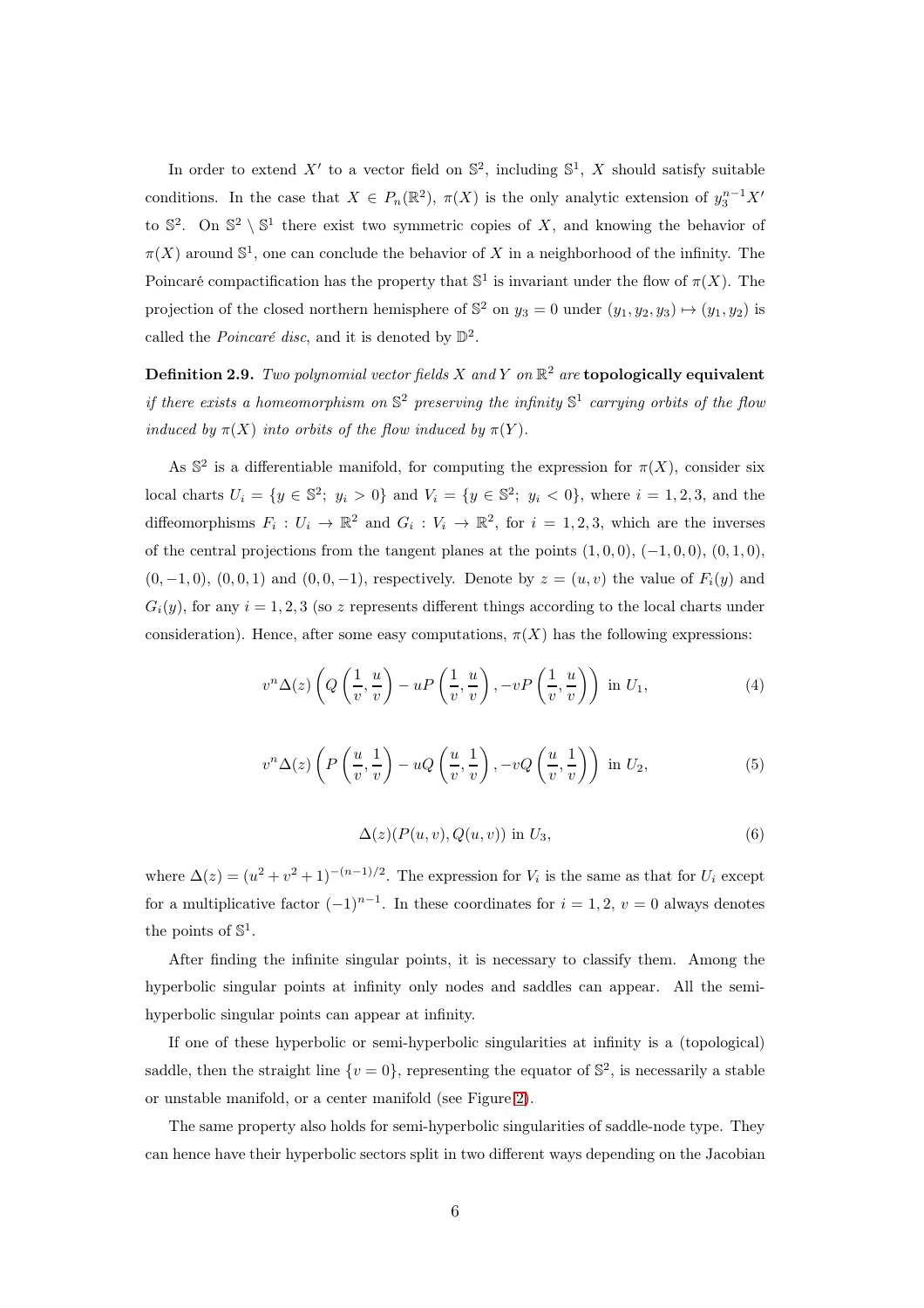matrix of the system in the charts  $U_1$  or  $U_2$ . The Jacobian matrix can be either

$$
\left(\begin{array}{cc} \lambda & \star \\ 0 & 0 \end{array}\right), \quad \text{or} \quad \left(\begin{array}{cc} 0 & \star \\ 0 & \lambda \end{array}\right),
$$

with  $\lambda \neq 0$ . In the first case we say that the saddle-node is of type SN1 and in the second case of type SN2. The two cases are represented in Figure [2.](#page-6-1) The sense of the orbits can also be the opposite.



<span id="page-6-1"></span><span id="page-6-0"></span>Figure 2: (S) represents a hyperbolic or semi-hyperbolic saddle on the equator of  $\mathbb{S}^2$ ; (SN1) and (SN2) represent, respectively, saddle-nodes of types SN1 and SN2 of  $\pi(X)$  in the equator of  $\mathbb{S}^2$ 

# 3 Analysis of the system

Here, we provide a mathematical analysis of system [\(1\)](#page-1-0).

Provided that  $b \neq 0$ , system [\(1\)](#page-1-0) has only two finite singular points:  $p = ((c + m)/b, (-c + bk - m)/b)$ , usually known as endemic steady state, and  $q = (k, 0)$ , usually known as disease-free steady state. In addition, both finite singular points  $p$  and  $q$ are the same if  $bk = c$ .

The names given above to each steady states are not an accident. In  $q$ , the number of susceptible individuals is equal to the population size  $k$ , whereas the number of infected people is null. On the other hand, the number of susceptible people in  $p$  is the recovery coefficient plus the death rate divided by the infection coefficient, while the infected ones are the rest of the population, which leads to the presence of infected people, since  $bm \neq 0$ . Finally, note that only non-negative values of  $x$  and  $y$  are interesting here, because they represent the number of individuals.

First, we start with the analysis of the endemic steady state p. Translating the singular point  $p$  to the origin in system  $(1)$ , we obtain

<span id="page-6-2"></span>
$$
\begin{array}{rcl}\n\dot{x} & = & -bkx + cx - my - bxy, \\
\dot{y} & = & (-c + bk - m)x + bxy,\n\end{array} \tag{7}
$$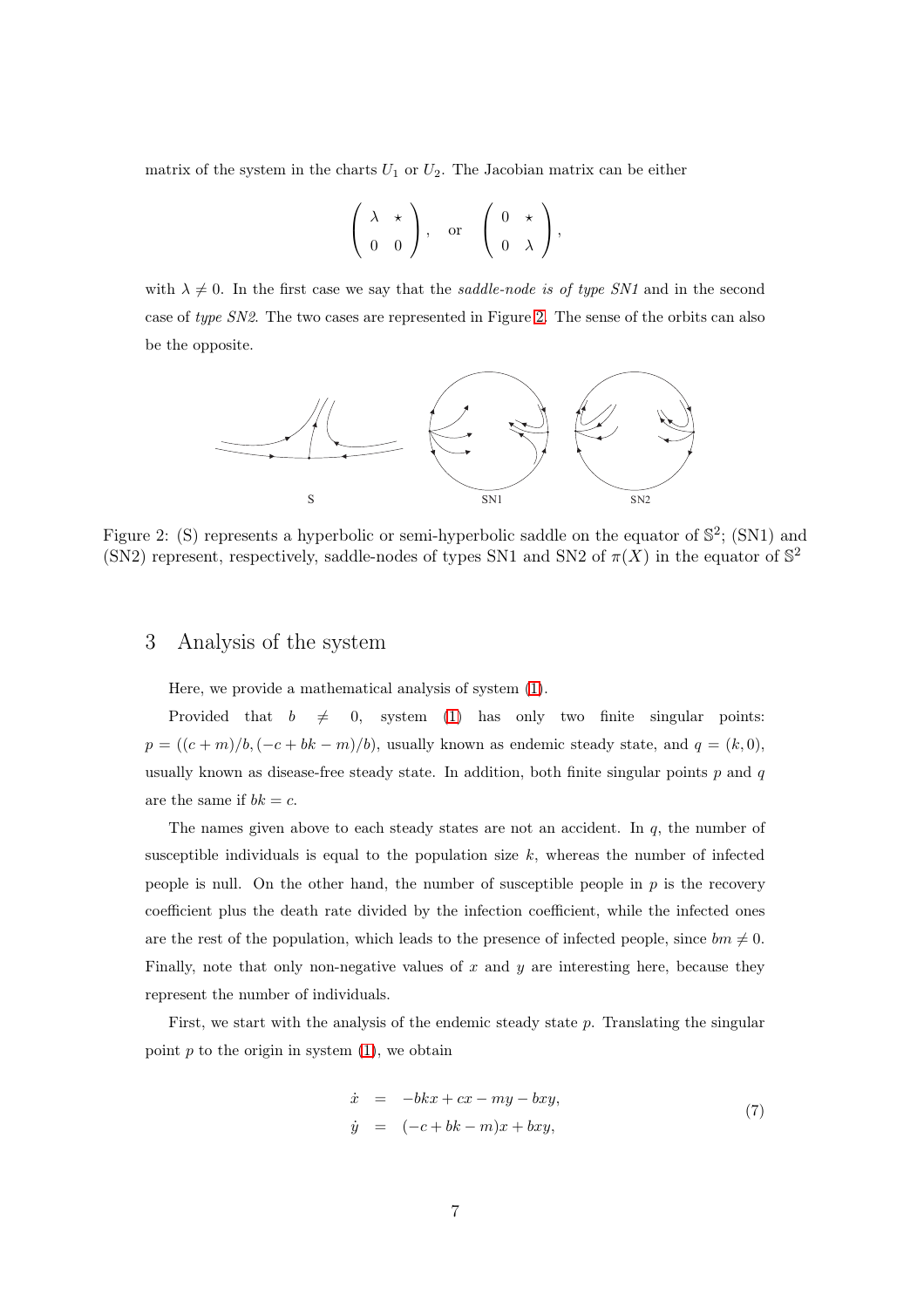which is equivalent to  $(1)$ . The Jacobian matrix of  $(7)$  is given by

$$
\mathsf{J}(x,y) = \left( \begin{array}{cc} c - bk - by & -m - bx \\ -c + bk - m + by & bx \end{array} \right),
$$

which implies that

$$
\delta = \delta(0,0) = (bk - c - m)m
$$
 and  $\tau = \tau(0,0) = -bk + c$ .

If  $(bk-c-m)m < 0$ , then p is a saddle point. On the other hand, if  $(bk-c-m)m > 0$ , then *p* is a node point, because  $\tau^2 - 4\delta = (c - bk + 2m)^2 \ge 0$ .

In the case that  $(bk - c - m)m = 0$ , or equivalently,  $m = bk - c$ , then p is degenerate. Indeed, it is the case that both finite singular points are the same, i.e.  $p = q = (k, 0)$ . Here, system [\(7\)](#page-6-2) becomes

<span id="page-7-0"></span>
$$
\dot{x} = -mx - my - bxy,
$$
  
\n
$$
\dot{y} = bxy,
$$
\n(8)

whose Jacobian matrix at  $(0, 0)$  is

$$
\mathsf{J}(0,0) = \left( \begin{array}{cc} -m & -m \\ 0 & 0 \end{array} \right),\,
$$

so that  $p$  is a semi-hyperbolic point. By a linear change of coordinates, system  $(8)$  can be put on the form of system  $(3)$  and, applying Theorem [2.5,](#page-3-2) we conclude that p is a saddle-node point.

From the biological point of view, when the death rate  $m$  is equal to the portion of the population which becomes infected  $(bk)$  minus the recovery coefficient, the dynamics around the steady states  $p$  and  $q$  changes and they become only one point which attracts (the node part) and repels (the saddle part) the orbits in its neighborhood.

Now, we analyze the disease-free steady state  $q$ . Translating the singular point  $q$  to the origin in system [\(1\)](#page-1-0), we obtain

<span id="page-7-1"></span>
$$
\begin{array}{rcl}\n\dot{x} & = & -mx + cy - bky - bxy, \\
\dot{y} & = & (-c + bk - m)y + bxy,\n\end{array} \tag{9}
$$

which is equivalent to  $(1)$ . The Jacobian matrix of  $(9)$  is given by

$$
\mathsf{J}(x,y) = \left( \begin{array}{cc} -m - by & c - b(k+x) \\ by & -c - m + b(k+x) \end{array} \right),
$$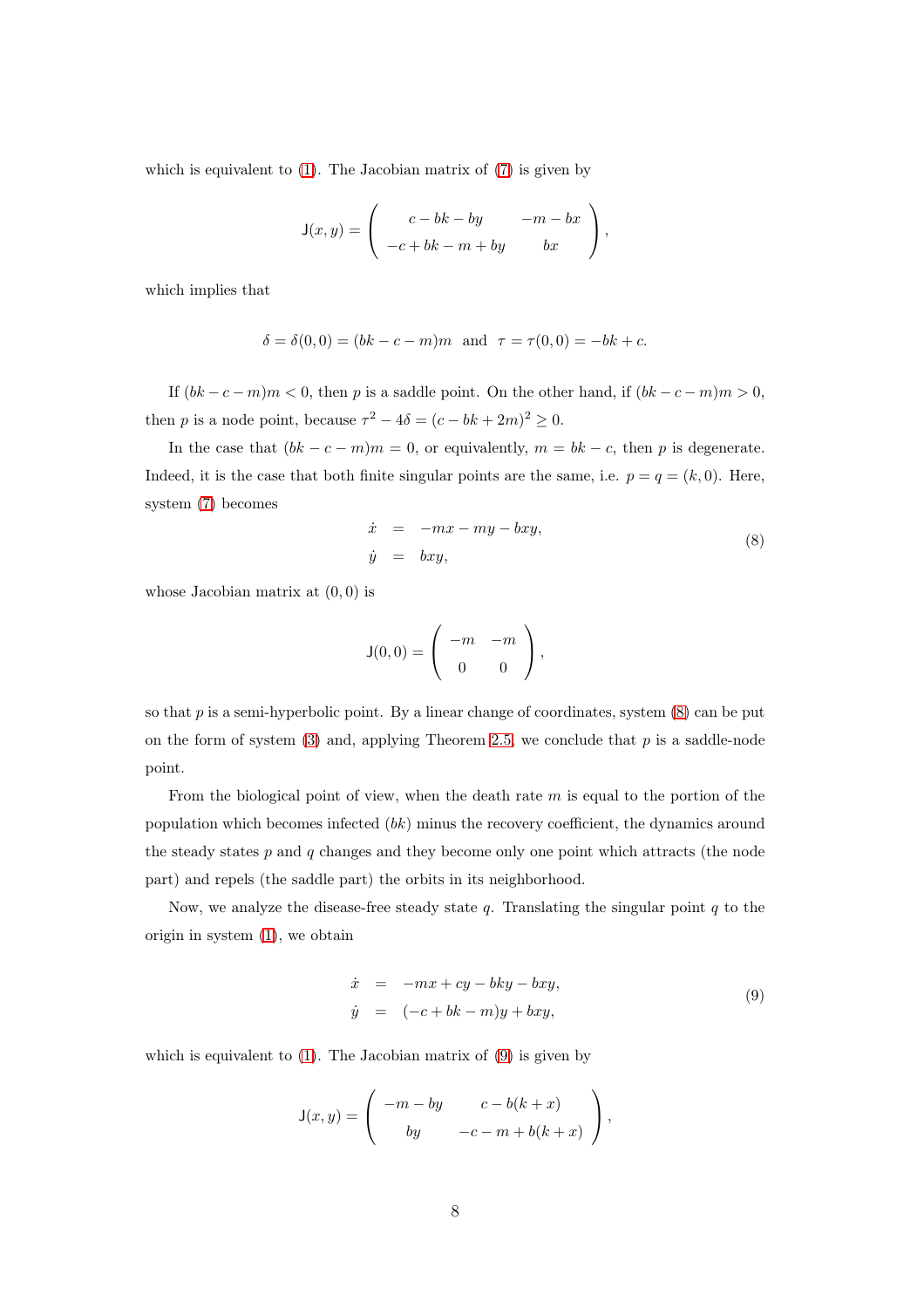which implies that

$$
\delta = \delta(0,0) = -(bk - c - m)m \text{ and } \tau = \tau(0,0) = bk - c - 2m.
$$

If  $-(bk - c - m)m < 0$ , then q is a saddle point. In contrast, if  $-(bk - c - m)m > 0$ , then q is a node point, because  $\tau^2 - 4\delta = (c - bk)^2 \ge 0$ .

The case  $(bk - c - m)m = 0$ , or equivalently  $m = bk - c$ , has already been studied, and  $p = q$  is a semi-hyperbolic saddle-node point.

Finally, we have proved the following:

<span id="page-8-0"></span>**Proposition 3.1.** Consider system [\(1\)](#page-1-0) with bm  $\neq 0$  and its two finite steady states p and q. Then:

- 1. If either  $m > 0$  and  $m > bk c$ , or  $m < 0$  and  $m < bk c$ , then p is a saddle and q is a node;
- 2. If either  $m > 0$  and  $m < bk c$ , or  $m < 0$  and  $m > bk c$ , then p is a node and q is a saddle;
- 3. If  $m = bk c$ , then  $p = q$  is a semi-hyperbolic saddle-node.

Having classified all the finite singular points, we apply the Poincaré compactification to study the infinite singularities.

In the local chart  $U_1$ , where  $x = 1/v$  and  $y = u/v$ , we have:

$$
\dot{u} = u(b + bu - cv - cuv - kmv2),
$$
  
\n
$$
\dot{v} = v(bu + mv - cuv - kmv2),
$$
\n(10)

whose infinite singular points are  $(0, 0)$  and  $(-1, 0)$ , which are a saddle-node of type SN1 (by Theorem [2.5\)](#page-3-2) and a node, respectively.

In the local chart  $U_2$ , where  $x = u/v$  and  $y = 1/v$ , the system

$$
\dot{u} = -bu - bu^2 + cv + cuv + kmv^2,
$$
  
\n
$$
\dot{v} = v(-bu + cv + mv)
$$
\n(11)

has two infinite singular points  $(0,0)$  and  $(-1,0)$ . The latter one is a node and is the same as  $(-1,0) \in U_1$ , while the former one is a saddle-node of type SN1.

We have just proved the following:

<span id="page-8-1"></span>**Proposition 3.2.** The infinite singular points of system  $(1)$  are the origin of charts  $U_1, V_1$ ,  $U_2$  and  $V_2$ , which are saddle-node points of type SN1, and  $(-1,0)$ , belonging to each of the charts  $U_1$  and  $U_2$ , which is a node point.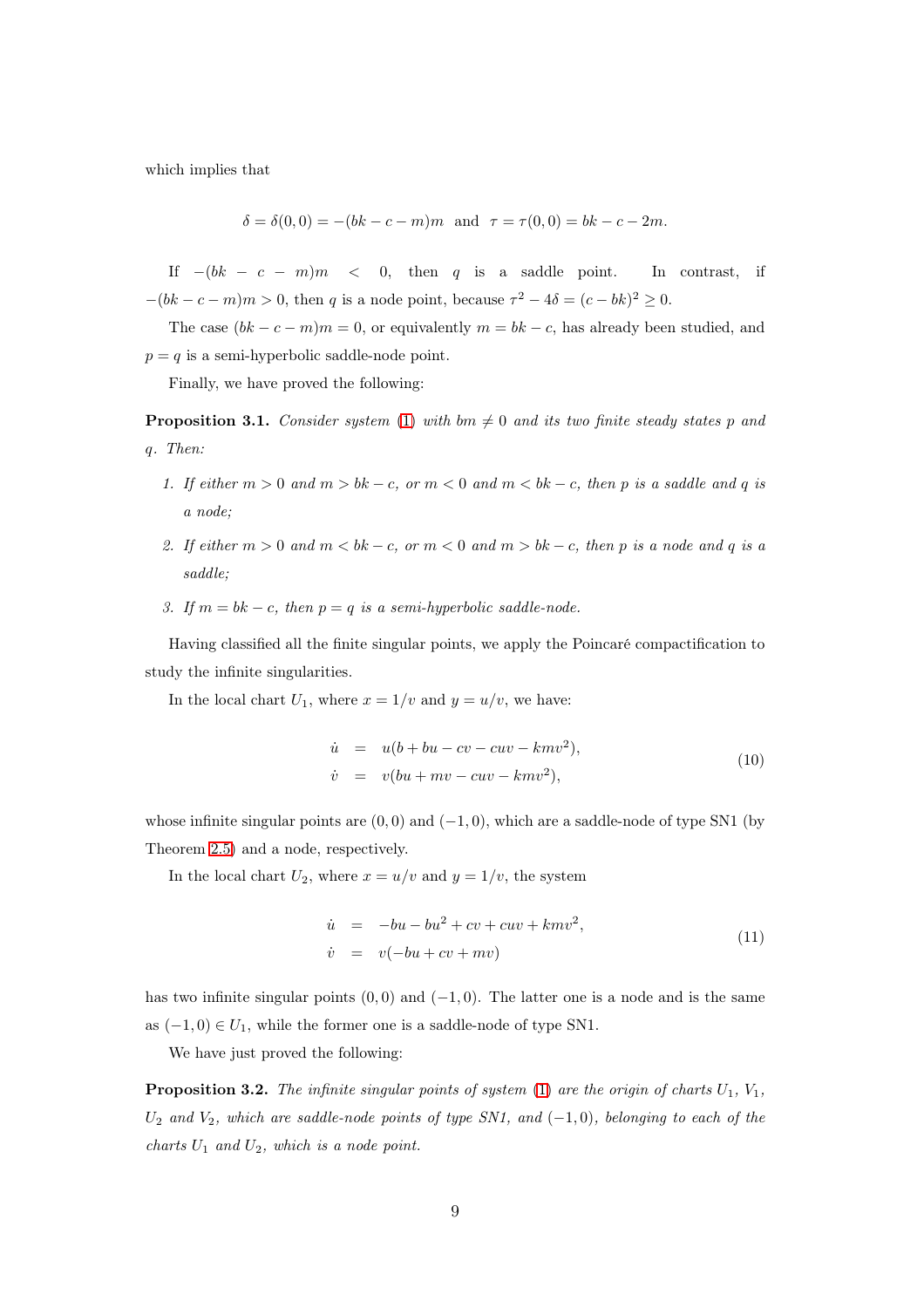Knowing the local behavior around finite and infinite singular points, another useful tool to describe the phase portraits of differential systems is the existence of invariant curves. The next result shows system [\(1\)](#page-1-0) has at least three invariant straight lines.

<span id="page-9-2"></span>**Proposition 3.3.** Let bm  $\neq$  0. System [\(1\)](#page-1-0) has at least three invariant straight lines given by  $f_1(x, y) = y$  and  $f_2(x, y) = k - x - y$ , and additionally  $f_3(x, y) = k - x$ , if  $c = bk$ .

<span id="page-9-0"></span>*Proof.* By Definition [2.8,](#page-4-0) we can find  $K_1(x, y) = bx - m - c$ ,  $K_2(x, y) = -m$  and  $K_3(x, y) =$  $-m - by$  as the cofactors of  $f_1(x, y)$ ,  $f_2(x, y)$  and  $f_3(x, y)$  (if  $c = bk$ ), respectively.  $\Box$ 

### 4 Main result

From Propositions [3.1](#page-8-0) and [3.2](#page-8-1) we get all the information about the local behavior of finite and infinite singular points, respectively. Using the continuity of solutions and primary definitions and results of ODE (e.g.  $\omega$ -limit sets, existence and uniqueness of solutions, the Flow Box Theorem etc. [\[7\]](#page-11-8)) and the existence of invariant straight lines of system [\(1\)](#page-1-0) stated by Proposition [3.3,](#page-9-2) its global phase portraits can be easily drawn.

Essentially, we have only two cases. The finite steady state  $q$  is the intersection of the invariant curves  $f_1(x, y) = f_2(x, y) = 0$ , and the other finite steady state p lies on the curve  $f_2(x, y) = 0.$ 

According to items (1) and (2) of Proposition [3.1,](#page-8-0)  $p$  (respectively,  $q$ ) is a saddle (respectively, a node) the one way and the other a node (respectively, a saddle). The subtle difference here is the position of point p. While q remains on the line  $\{y = 0\}$ , p is in the lower part of the Poincaré disc the one way and the other in the upper part. It is worth mentioning that the four infinite singular points continue to be the same points no matter what conditions are being considered. The phase portrait of both cases above is topologically equivalent to the one which is shown in Figure [1\(](#page-2-0)a).

Item (3) of Proposition [3.1](#page-8-0) assumes the existence of only one finite singular point,  $p = q$ . Here, when  $m = bk - c$ , both p and q become only one degenerate singularity which bifurcates into a saddle-node point. Again, no changes are applied to the infinite singular points. The phase portrait of this case is topologically equivalent to the one which is shown in Figure  $1(b)$  $1(b)$ .

<span id="page-9-1"></span>Finally, Theorem [1.1](#page-2-2) has been proved.

### 5 Conclusions and discussions

The last section proves the existence of only two classes of global phase portraits of the quadratic system [\(1\)](#page-1-0). In the qualitative theory of ODE it is quite important to know the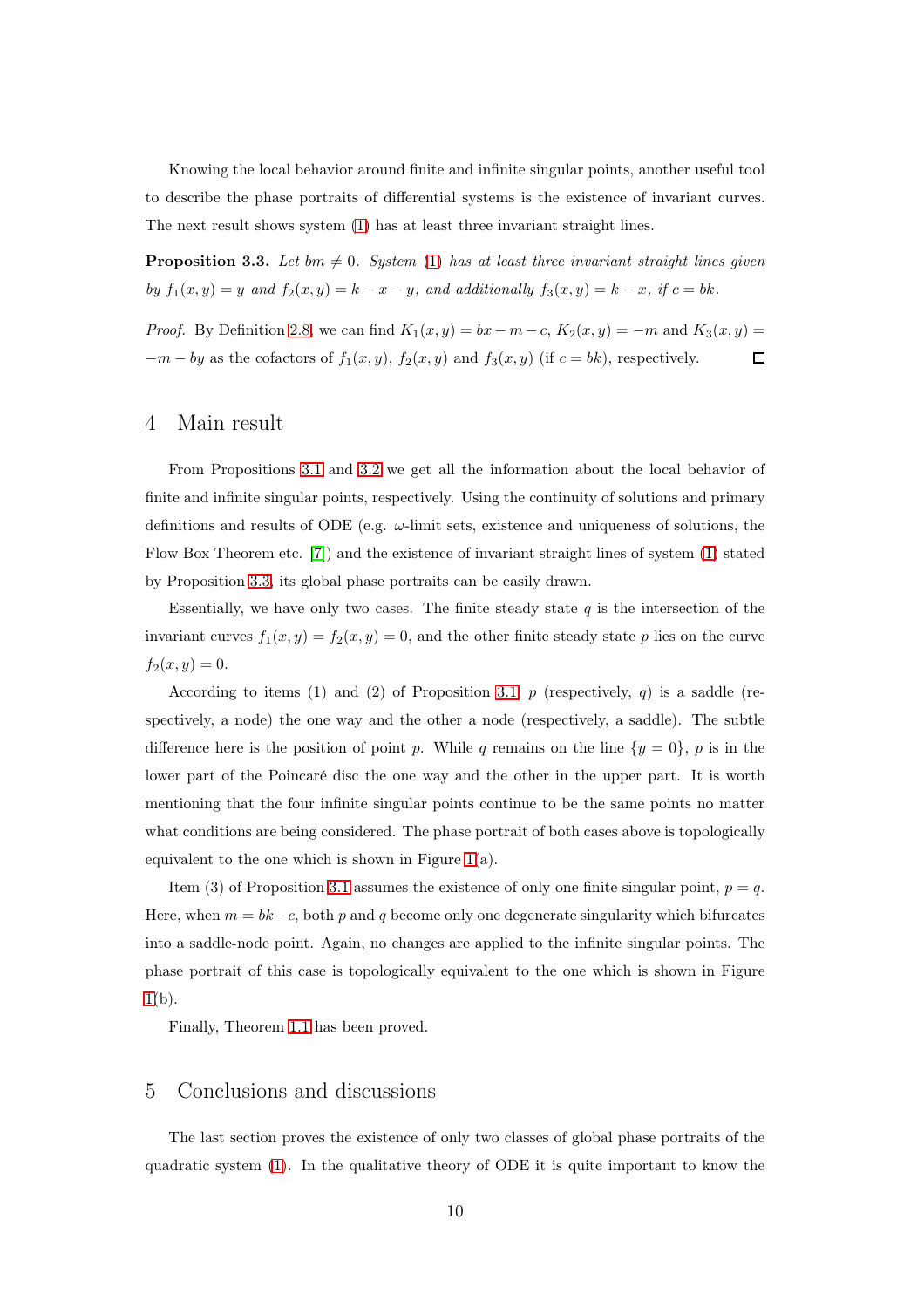global behavior of solutions of systems and, in general, this is not an easy task. The most frequently used tools for this propose are the study of local behavior along with the (local and global stability), integrability, and also the global phase portrait, which was employed in the present study.

In the case represented by Figure [1\(](#page-2-0)a), it is clear that while the steady state q characterizes the presence of only susceptible individuals,  $p$  indicates the mutual presence of susceptible and infected people. Besides, as  $q$  is an asymptotically stable node, the disease seems to be controlled and the whole population tends to be healthy but susceptible to be infected again. As  $p$  is an unstable saddle steady state, it suggests that there is no harmony between the number of susceptible people and infected ones, although some of the solutions tend to q, indicating the control of the disease.

In case of Figure [1\(](#page-2-0)b), all the solutions tend to q (regarding that  $x, y > 0$ ), i.e. if  $m = bk - c$ , the disease is supposed to be controlled and the whole population is inclined to be healthy but susceptible to the reinfection.

# Acknowledgements

We would like to thank professor Jaume Llibre, from Universitat Autònoma de Barcelona, for proposing this study, which has contributed for the second author's Ph.D. theses. Both authors are supported by the joint project CAPES/DGU grant 222/2010. The second author has been supported by a Ph.D. CAPES grant.

### References

- <span id="page-10-1"></span>[1] M. Abramowitz, I.A. Stegun, Handbook of mathematical functions with formulas, graphs, and mathematical tables, Dover, New York, 1972.
- <span id="page-10-0"></span>[2] W.E. Boyce, R.C. DiPrima, Elementary differential equations and boundary value problems, John Wiley & Sons Inc., New York-London-Sydney, 1965.
- [3] F. Brauer, Basic ideas of mathematical epidemiology, in: C. Castillo-Chavez, S. Blower Sally, P. van den Driessche, D. Kirschner, A.A. Yakubu, Mathematical approaches for emerging and reemerging infectious diseases, The IMA volumes in mathematics and its applications, Springer-Verlag, New York, 2002, pp. 31–65.
- <span id="page-10-3"></span><span id="page-10-2"></span>[4] W.O. Kermack, A.G. McKendrick, A contribution to the mathematical theory of epidemics, Proc. Roy. Soc. London 115 (1927) 700–721.
- [5] S.A. Levin, New directions in the mathematics of infectious diseases, in: C. Castillo-Chavez, S. Blower Sally, P. van den Driessche, D. Kirschner, A.A. Yakubu, Mathemat-